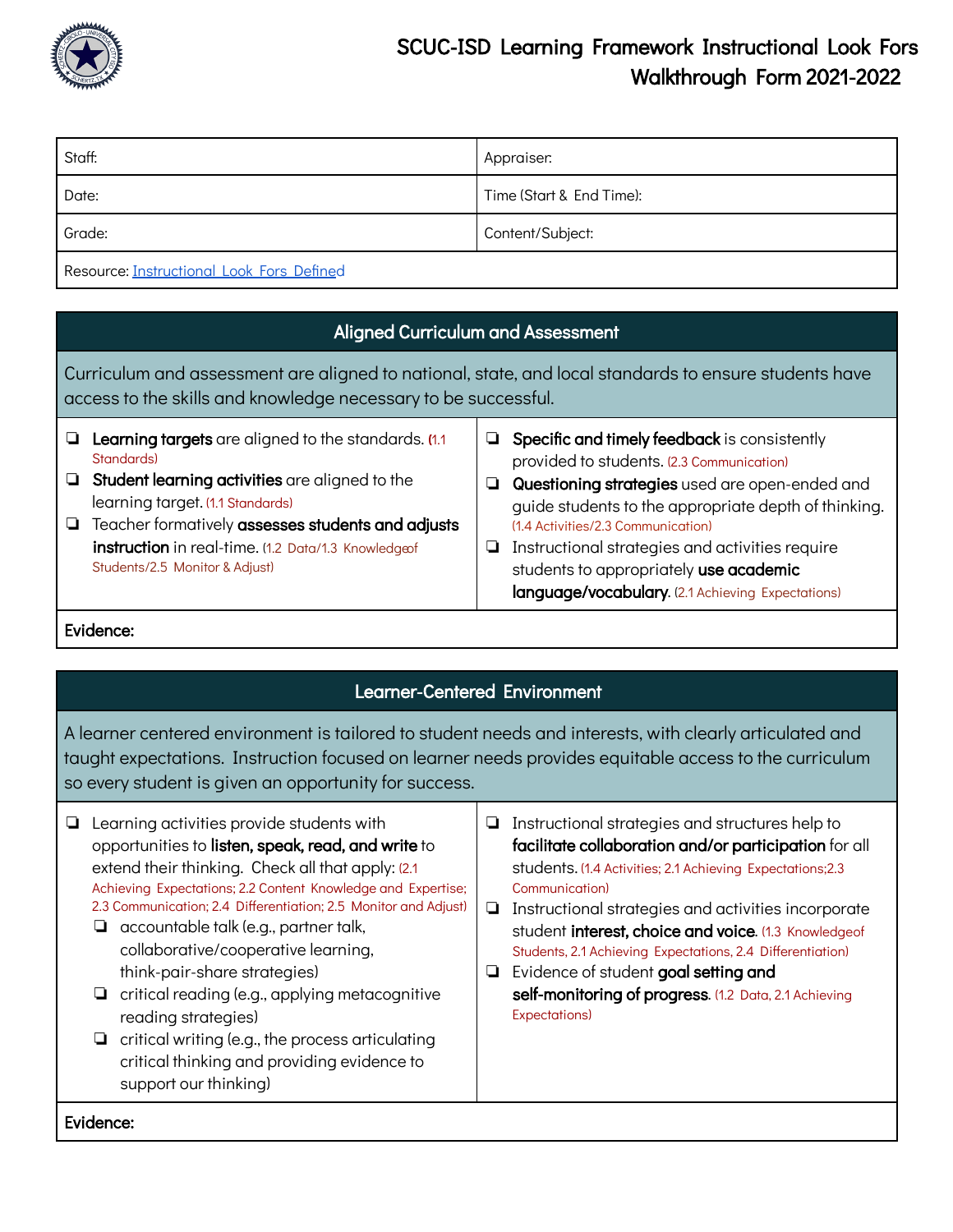

| <b>Relevant and Flexible Pedagogy</b>                                                                                                                                                                                                                                                                                                                                                                                                                                                              |                                                                                                                                                                                                                                                                                                                                                                                                                                                                                                                                                                                                                                                                                                                                                                                                                                                                                                                                                                                                                                                                                                                                                                                    |  |  |
|----------------------------------------------------------------------------------------------------------------------------------------------------------------------------------------------------------------------------------------------------------------------------------------------------------------------------------------------------------------------------------------------------------------------------------------------------------------------------------------------------|------------------------------------------------------------------------------------------------------------------------------------------------------------------------------------------------------------------------------------------------------------------------------------------------------------------------------------------------------------------------------------------------------------------------------------------------------------------------------------------------------------------------------------------------------------------------------------------------------------------------------------------------------------------------------------------------------------------------------------------------------------------------------------------------------------------------------------------------------------------------------------------------------------------------------------------------------------------------------------------------------------------------------------------------------------------------------------------------------------------------------------------------------------------------------------|--|--|
| Relevant and flexible pedagogy incorporates a variety of instructional models reflective of the diverse<br>student population. Real-world connections and cultural inclusivity create relevant learning experiences.                                                                                                                                                                                                                                                                               |                                                                                                                                                                                                                                                                                                                                                                                                                                                                                                                                                                                                                                                                                                                                                                                                                                                                                                                                                                                                                                                                                                                                                                                    |  |  |
| Learning activities are <b>differentiated</b> to meet<br>❏<br>student needs (1.4 Activities/2.4 Differentiation)<br>Small group instruction is used to meet the<br>❏<br>individual needs of students. (1.4 Activities/2.4<br>Differentiation)<br>Technology is used as a tool to provide<br>❏<br>differentiated learning and enhances the mastery<br>of the learning target (e.g., students are<br>encouraged to create their own product) (1.1<br>Standards, 1.4 Activities, 2.4 Differentiation) | Use of varied instructional methods to scaffold<br>◘<br>instruction provide opportunities for students to<br>access the learning: (Check all that apply): (1.4<br>Activities/2.2 Content Knowledge & Expertise)<br>$\Box$ Clear, explicit information and instructions (2.2)<br>Content Knowledge & Expertise)<br>Explicit modeling includes a clear example of a<br>skill or strategy (2.2 Content Knowledge & Expertise)<br>Real-world connections (1.3 Knowledge of Students)<br>▫<br>Visual representations and/or realia (1.4 Activities)<br>❏<br>Use of manipulatives and/or hands on learning (1.4)<br><b>Activities</b> )<br>Collaborative learning opportunities (2.3)<br>u<br>Communication)<br>□ Connecting background knowledge/prior<br>learning/experiences (1.3 Knowledge of Students)<br>Culturally relevant and inclusive material<br>(1.3 Knowledge of Students)<br>$\Box$ Academic discourse to deepen thinking and<br>processing of information (2.3 Communication)<br>$\Box$ Opportunities for different types of thinking (2.2)<br>Content Knowledge & Expertise)<br>Integrates learning with other disciplines (2.2)<br>▫<br>Content Knowledge & Expertise) |  |  |
| Evidence:                                                                                                                                                                                                                                                                                                                                                                                                                                                                                          |                                                                                                                                                                                                                                                                                                                                                                                                                                                                                                                                                                                                                                                                                                                                                                                                                                                                                                                                                                                                                                                                                                                                                                                    |  |  |